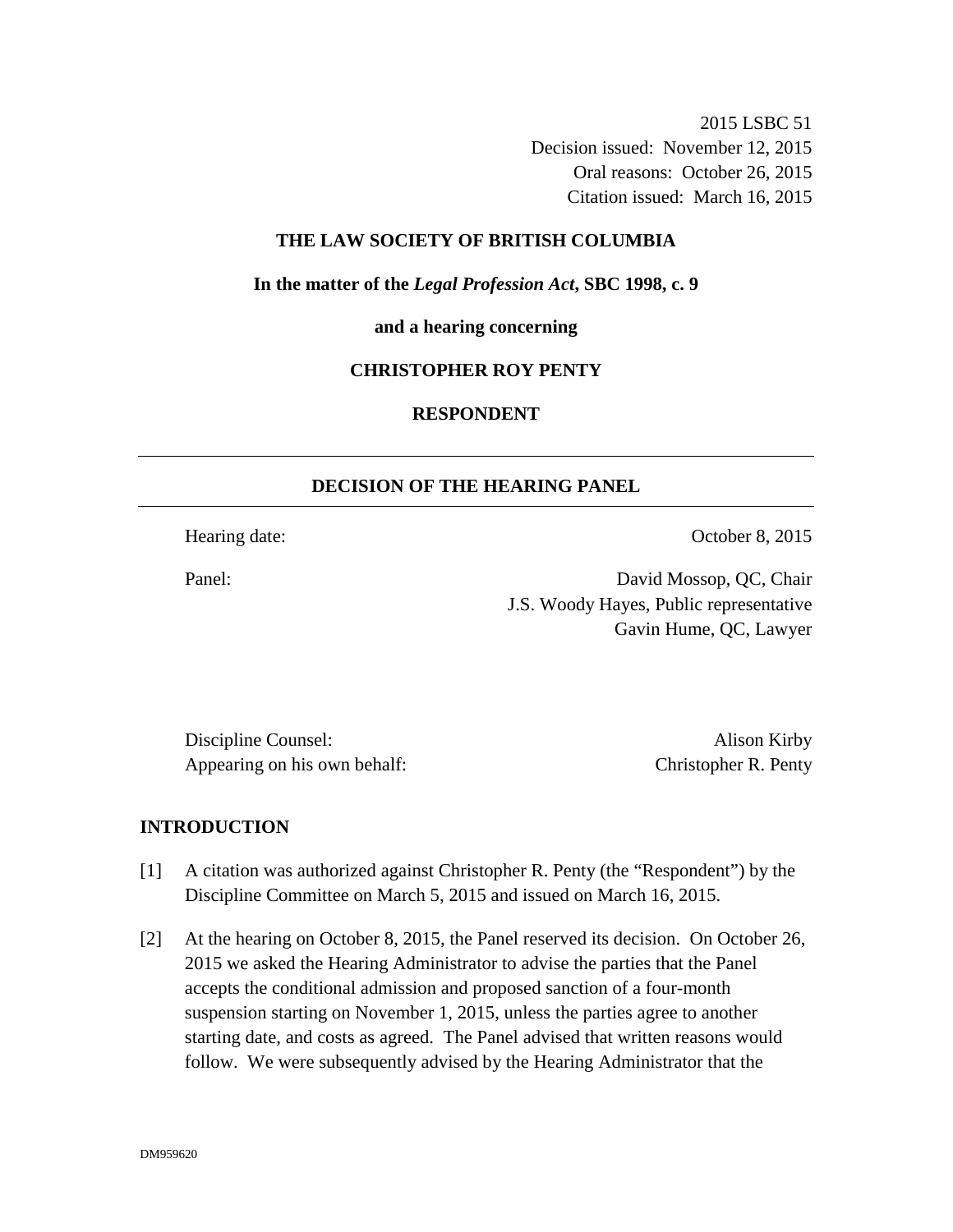parties had agreed to a starting date of December 1, 2015 until and including March 31, 2016. These are our written reasons.

## **BACKGROUND**

#### **Public summary**

- [3] The Respondent has practised law for over 30 years. The Respondent practises primarily in the areas of residential real estate, family, wills and estates and civil litigation.
- [4] The Respondent admits to two of the three allegations of misconduct contained in the citation.
- [5] First, he billed his client for services of his legal assistant without the express agreement of the client.
- [6] The second allegation is that the Respondent made the following misrepresentations to the court that the Respondent knew or ought to have known were untrue:
	- (a) the Respondent misrepresented the date that the legal assistant ("SS") started working for the Respondent;
	- (b) the Respondent stated to the court that the legal assistant, SS, was not involved in the files until the end of the Respondent's conduct of the files, when the time sheets reflected that the legal assistant commenced working on the files much earlier; and
	- (c) in the supplemental submissions to the court, the Respondent stated that the legal assistant's time was a minor part of the time billed to the client when the time sheets reflected that the legal assistant's time was approximately 40 per cent of the time billed to the clients.
- [7] The Law Society and the Respondent agree that the Respondent committed professional misconduct in regards to the above two allegations.
- [8] This Hearing Panel, with some reservations, holds that an appropriate sanction or disciplinary action against the Respondent is a four-month suspension.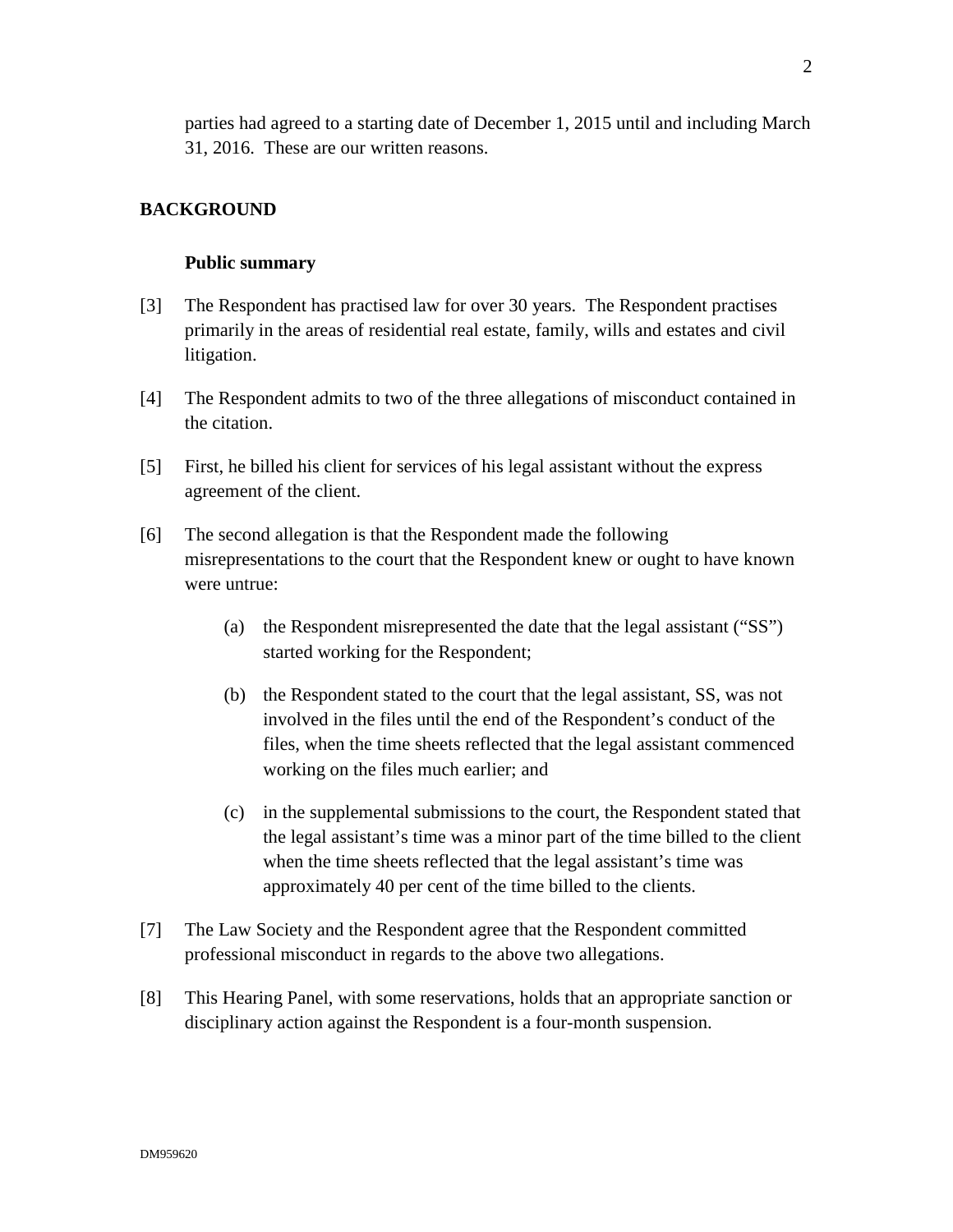### **Lawyers summary**

- [9] This is a conditional admission pursuant to Rule 4-30. In such a situation, the Respondent and the Discipline Committee agree that professional misconduct took place and agree to a specific disciplinary action (e.g., a fine or a suspension). The Hearing Panel must either approve the conditional admission or reject it and send it back to the Discipline Committee. The Hearing Panel cannot substitute its own disciplinary action.
- [10] The Respondent has a professional conduct record that includes:
	- (a) a conduct review for misleading the court; and
	- (b) a citation for swearing a false affidavit and discontinuing an appeal without instructions.
- [11] The above citation resulted in a suspension of two months. On that basis, the parties seek the approval of this Hearing Panel for a four-month suspension plus costs. The question for determination in this proposed disciplinary action is: is a four-month suspension a fair and reasonable disciplinary action in all the circumstances?

### **Citation**

- [12] The citation reads as follows:
	- 1. You issued two bills to your clients, ZZ and [the School], dated May 2, 2011 in connection with file numbers [number] and [number] that misrepresented the amount that you were entitled to bill for one or both of the following reasons:
		- (a) you billed for time spent by your legal assistant, SS, as time spent by you in the absence of an agreement with your clients to bill for SS's time; and
		- (b) you billed for tasks that were secretarial in nature in the absence of an agreement with your clients to bill for those tasks.

This conduct constitutes professional misconduct, pursuant to s. 38(4) of the *Legal Profession Act*.

2. You issued a bill to your clients, ZZ and [the School] dated May 2, 2011 in connection with file no. [number] that was excessive in that the fees were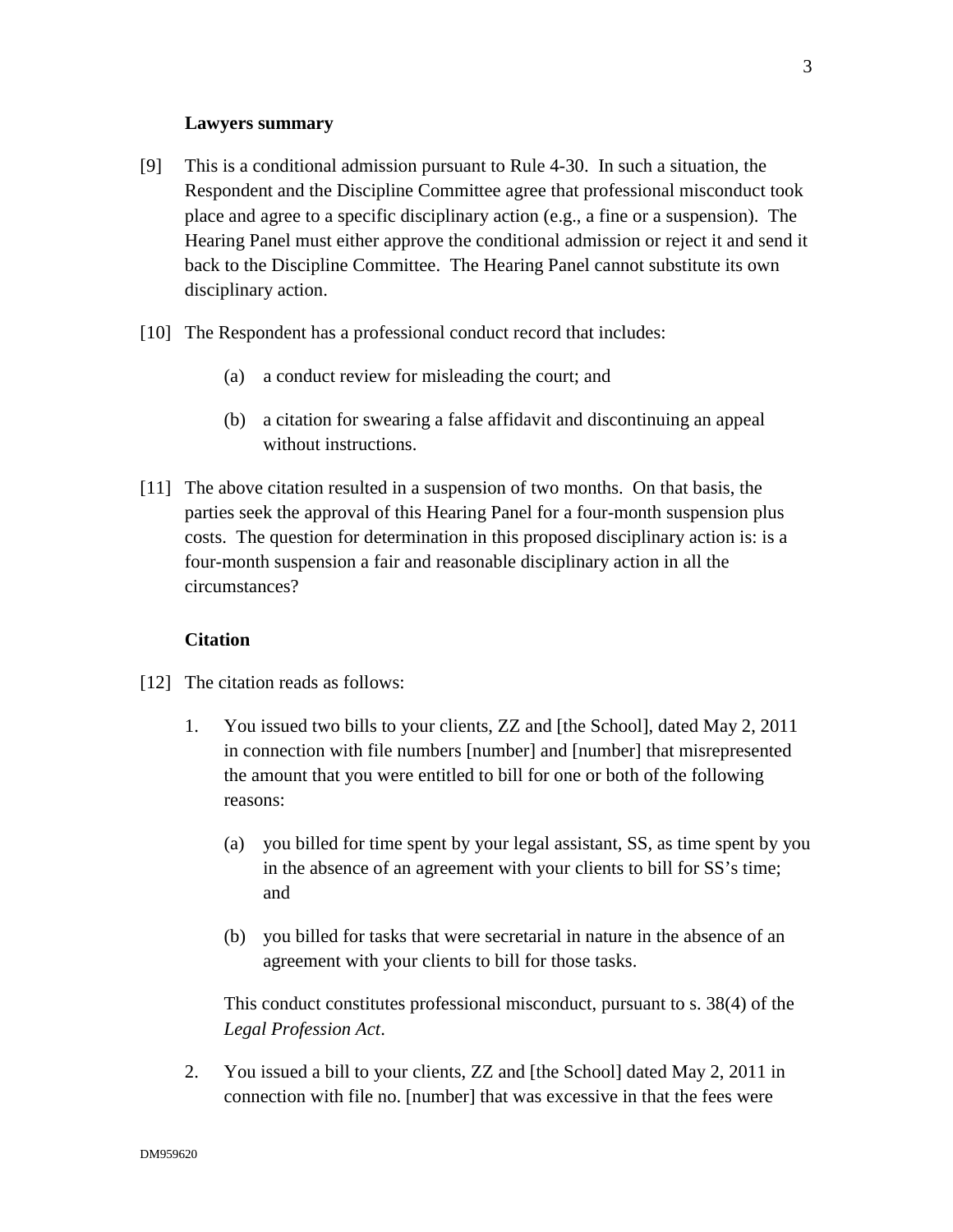more than double the amount you told your clients they would be, contrary to Chapter 1, Rule 3(9), Chapter 9, Rule 1 and Chapter 2, Rule 1 of the *Professional Conduct Handbook* then in force.

This conduct constitutes professional misconduct, pursuant to s. 38(4) of the *Legal Profession Act*.

- 3. Between May 2012 and February 2013, in the course of representing yourself in a *Legal Profession Act* section 71 review before a Supreme Court Master of your bills dated May 2, 2011 issued to your clients, ZZ and [the School] you made the following representations to the court when you knew or ought to have known they were not true:
	- (a) on May 15, 2012, you testified that your legal assistant, SS, commenced working for you at the beginning of 2011 when he had been employed by you since on or about November 2009;
	- (b) on May 15, 2012, you testified that your legal assistant, SS, was not involved in your clients' files until toward the end of your conduct of the files, when timesheets reflected that SS commenced working on the files in or about April 2010; and
	- (c) in your supplemental submissions dated November 28, 2012, you stated that your legal assistant, SS's time was a "very minor part" of the time billed to your clients when the timesheets reflected that SS's time was approximately 40 per cent of the time billed to the clients.

This conduct constitutes professional misconduct, pursuant to s. 38(4) of the *Legal Profession Act*.

- [13] The Respondent admits that he committed professional misconduct as set out in allegations 1 and 3 of the citation. In summary, the Respondent admits that he misrepresented the amounts he was entitled to bill his client by billing for his legal assistant's time as if it were his own and by billing for services that were secretarial in nature in the absence of an agreement to do so. The Respondent also admits that he made representations to the court both orally and in writing that he either knew were untrue or ought to have known were untrue.
- [14] The Respondent is not prepared to admit that the conduct set out in allegation 2 of the citation constituted professional misconduct. The Law Society has decided not to proceed with that allegation. Accordingly, that allegation is dismissed.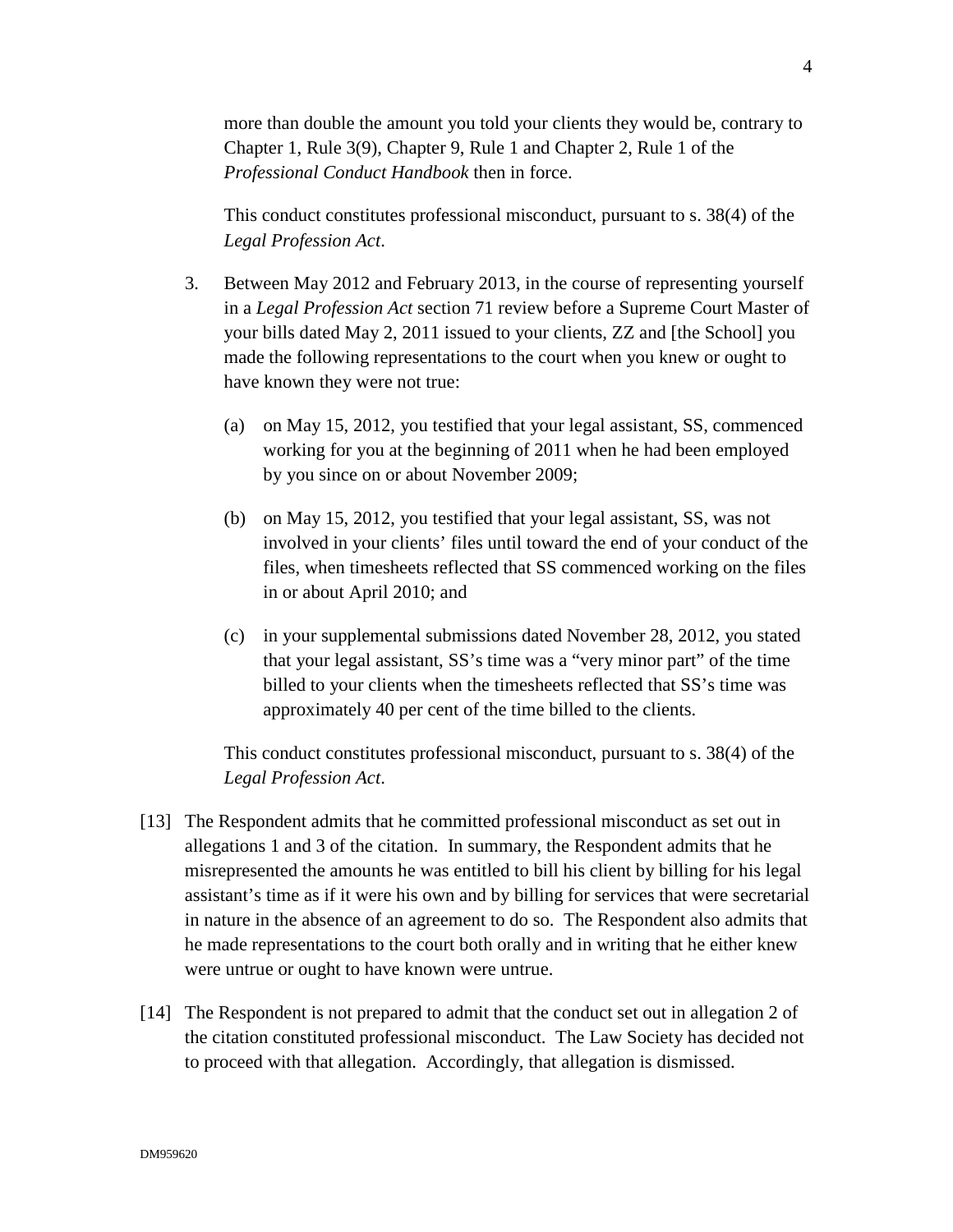### **Evidence and admission**

- [15] There was an Agreed Statement of Facts presented to this Tribunal. It consisted of 18 pages and 27 attachments.
- [16] We also had the benefit of the oral and written submissions of the Law Society. The Respondent did not make any oral submissions or provide the Panel with any written submissions.

## **Overall issues**

- [17] Did the Respondent commit professional misconduct in regards to allegation 1?
- [18] Did the Respondent commit professional misconduct in regards to allegation 3?
- [19] Is a four-month suspension a fair and reasonable disciplinary action?

### **FACTS**

- [20] In November 2009, the Respondent hired SS, a former lawyer with 20 years of experience who had resigned from the practice of law in accordance with a Rule 4- 21 proposal. SS was not permitted to practise law, but was permitted to perform the work of a paralegal/legal assistant.
- [21] The Respondent and SS completed handwritten daily time sheets recording the time spent on various client files.
- [22] The Respondent's handwritten timesheets and those of SS were inputted into PC Law under the Respondent's billing code.
- [23] In or about November 2009, the Respondent was retained by his clients in connection with an ongoing civil action (the "Civil Action").
- [24] SS began working on the Civil Action on or about November 30, 2009.
- [25] In or about February 2010, the Respondent was instructed to commence foreclosure proceedings on behalf of his clients (the "Foreclosure Proceedings").
- [26] SS began working on the Foreclosure Proceedings on or about May 7, 2010.
- [27] There was no written retainer agreement with respect to either the Civil Action or the Foreclosure Proceedings.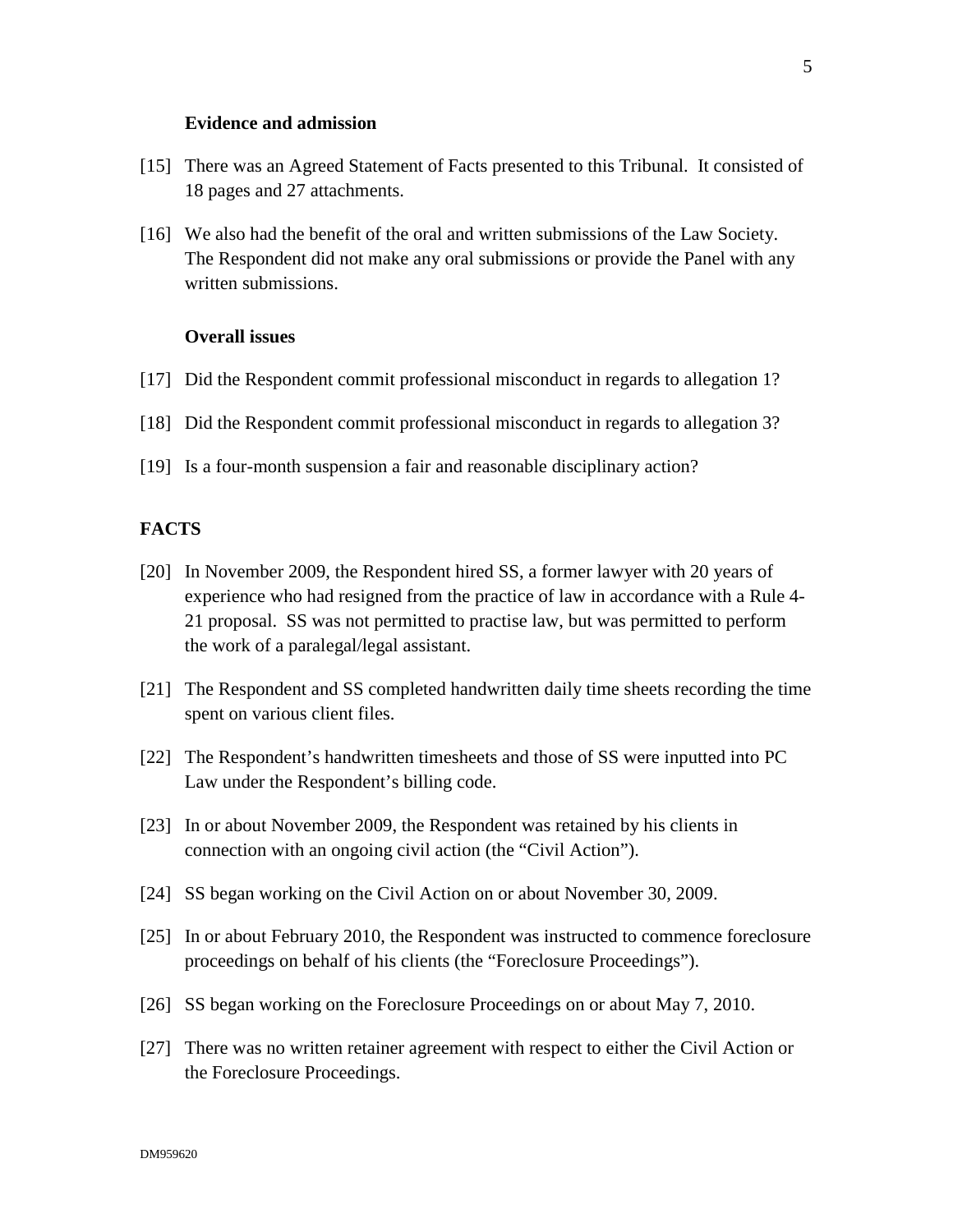- [28] The clients were aware that SS was a former lawyer with 20 years of experience and that he was working on their files.
- [29] In or about May 2011, the Respondent ceased to act for his clients and issued two final legal bills for services rendered in connection with the Civil Action and the Foreclosure Proceedings.
- [30] The time spent and services rendered by SS were all described on the two legal bills as the Respondent's time and services (under his initials) and was billed to the clients at the Respondent's hourly rate of \$300.
- [31] In May 2011, the Respondent commenced fee review proceedings in connection with the two legal bills.
- [32] The Registrar's review of the two legal bills took place between May 2012 and January 2013.
- [33] At the Registrar's review on May 15, 2012, the Respondent made the following representations to the court about charging out the time of SS:

I'm not sure. I am trying to think of where – sometimes it's subsumed under my time, to be very – to be very blunt, but usually it's – it's his own time, but this – *these files were – for the most part predated SS's coming to work for me, which only happened in – I am thinking now – is at the beginning of 2011.* So he wouldn't  $-I$  don't think – and because of the involvement – because they were so involved at that time, *I don't recall that he had that much involvement. Just near the end there, where some of the – the emails are copied to him, so I am sorry, I can't answer that.* 

[emphasis added]

- [34] Sometime between May 15, 2012 and November 28, 2012, the Respondent reviewed both the transcript of the hearing on May 15, 2012 and his client files with respect to the Civil Action and the Foreclosure Proceedings.
- [35] The Respondent did not correct his misrepresentation to the court on May 15, 2012 as to: (a) the date SS started working for him; (b) when SS started work on the client files; or (c) the extent of SS's involvement on the Civil Action or Foreclosure Proceeding.
- [36] On November 28, 2012, the Respondent wrote in his written supplemental submissions to the court as follows: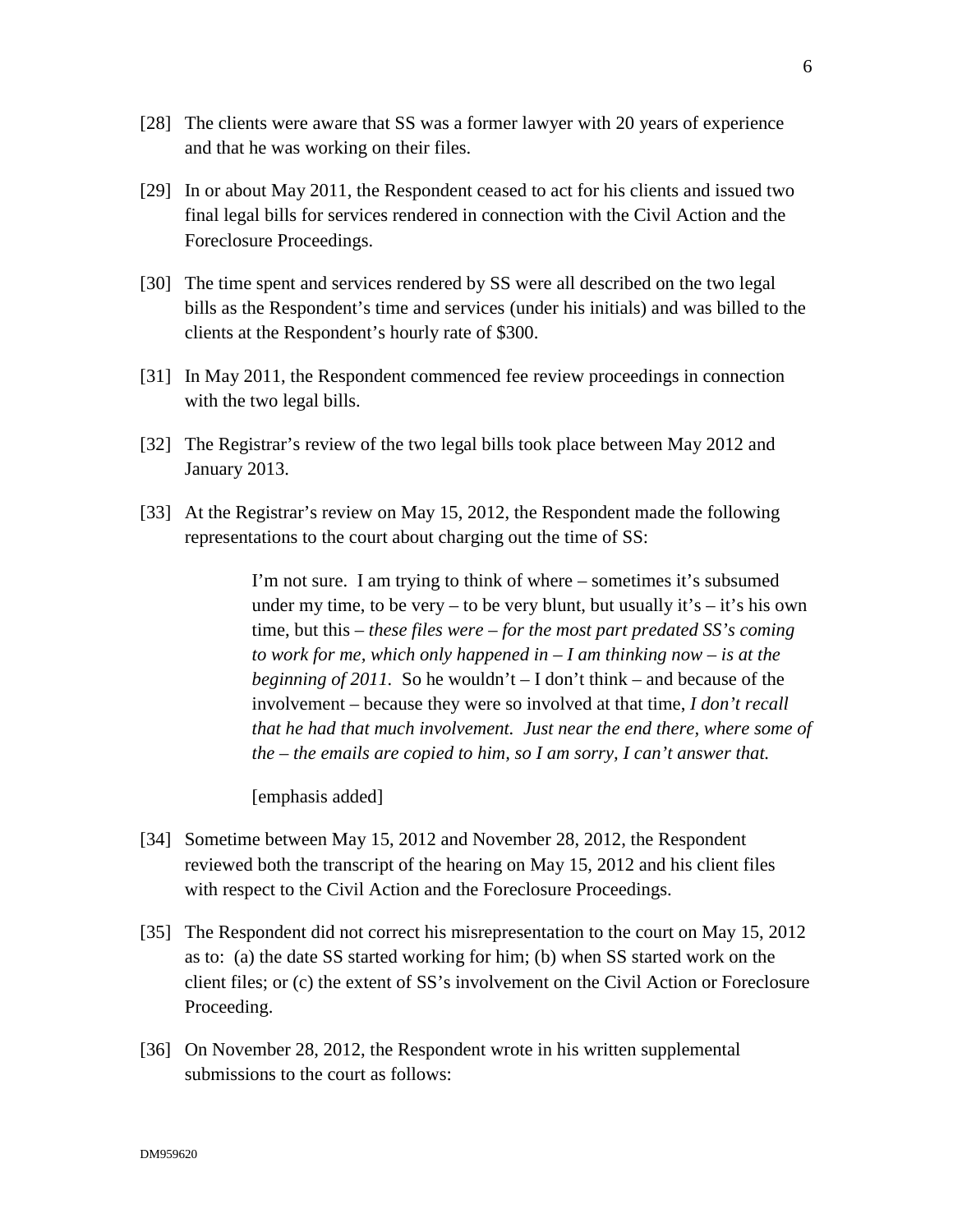8. I had billed my legal assistant, SS's time out as mine and I admitted that this may have occurred from time-to-time. *The bulk of the time was mine*, SS being a 20 year called lawyer, it would be quite proper for him to be billed out at a lawyer's time rate as his expertise applied would be that of a 20 year called lawyer. However, *I believe I made the point that this would have been a very minor part of any time billed.*

[emphasis added]

- [37] The Registrar held that Respondent's conduct in recording SS's time on the account as his own was unacceptable, that the Respondent was only entitled to bill his legal assistant's time at \$150 per hour and that he was not entitled to bill for services that were secretarial in nature.
- [38] The Registrar was only able to identify 2.8 hours in the Civil Action from the description of the services on the statement of account as being time billed for SS's services. She accordingly only reduced the account by \$420.
- [39] The Respondent's and SS's timesheets reflect that approximately 31 per cent of the time billed to the clients on the civil action related to work performed by SS and 56 per cent of the time billed to the clients on the Foreclosure Proceedings related to work performed by SS.

## **LEGAL ANALYSIS**

### **Professional misconduct**

[40] "Professional misconduct" is not a defined term in the *Legal Profession Act*, the Law Society Rules or *Professional Conduct Handbook*. The test for whether conduct constitutes professional misconduct was established in *Law Society of BC v. Martin*, 2005 LSBC 16, at paragraph 171, as:

> ... whether the facts as made out disclose a marked departure from that conduct the Law Society expects of its members; if so, it is professional misconduct.

[41] In *Martin* the panel observed at paragraphs 151-154 that a finding of professional misconduct did not require behaviour that was disgraceful or dishonourable. It concluded: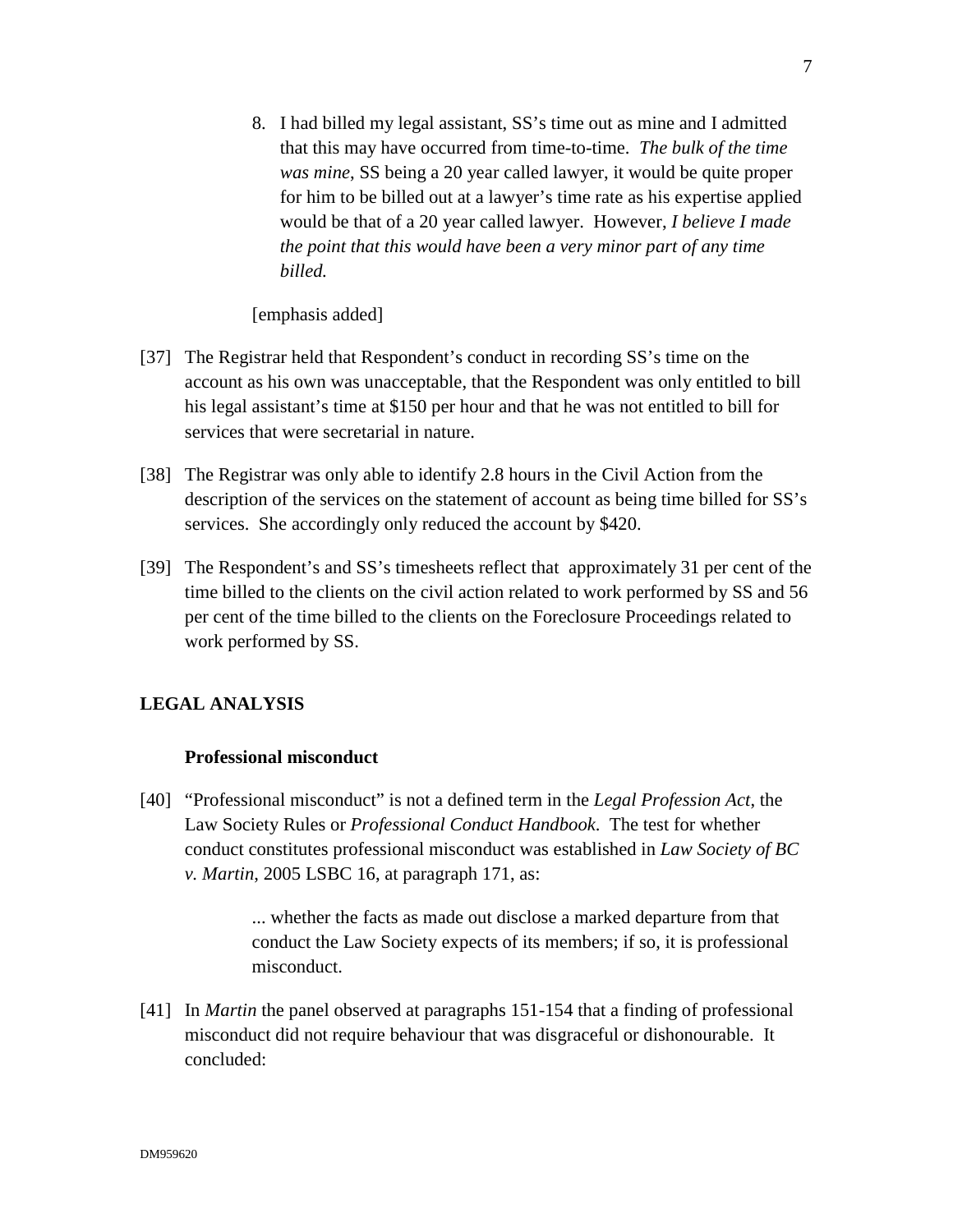The real question to be determined is essentially whether the Respondent's behaviour displays culpability which is grounded in a fundamental degree of fault, that is whether it displays gross culpable neglect of his duties as a lawyer.

[42] The "*Martin*" test was affirmed by a review panel in *Re: Lawyer 12*, 2011 LSBC 35.

### **Did the Respondent commit professional misconduct in regard to allegation 1?**

- [43] In this case the Respondent delivered legal bills to his client that on their face misrepresented the services performed by his legal assistant as having been rendered by him. By doing so, the Respondent failed to be candid with his clients about those services and the compensation he was entitled to receive.
- [44] Chapter 9, Rule 7 of the Law Society of British Columbia's *Professional Conduct Handbook*, then in force, provides that:

A lawyer must fully disclose, to the client or to any person who is paying part or all of the lawyer's fee, any fee that is being charged or accepted.

[45] That principle has been carried forward under Rule 3.6-3 of the new *Code of Professional Conduct for British Columbia* and commentary 1 to that Rule, which provides:

### **Commentary**

- [1] A lawyer's duty of candour to a client requires the lawyer to disclose to the client at the outset, in a manner that is transparent and understandable to the client, the basis on which the client is to be billed for both professional time (lawyer, student and paralegal) and any other charges.
- [46] The Supreme Court of Canada in *R. v. Neil,* 2002 SCC 70, found that the duty of candour with the client on matters relevant to the retainer was part of a lawyer's duty to give undivided loyalty to a client that was intertwined with the fiduciary nature of the lawyer-client relationship.
- [47] Similarly, the BC Court of Appeal in *Nathanson, Schachter & Thompson v. Inmet Mining Corporation,* 2009 BCCA 385 at para. 48 and 49, confirmed that the relationship between a lawyer and client is a fiduciary relationship that requires a lawyer to act at all times in utmost good faith towards the client. The court held that it creates a relationship of trust and confidence from which flow obligations of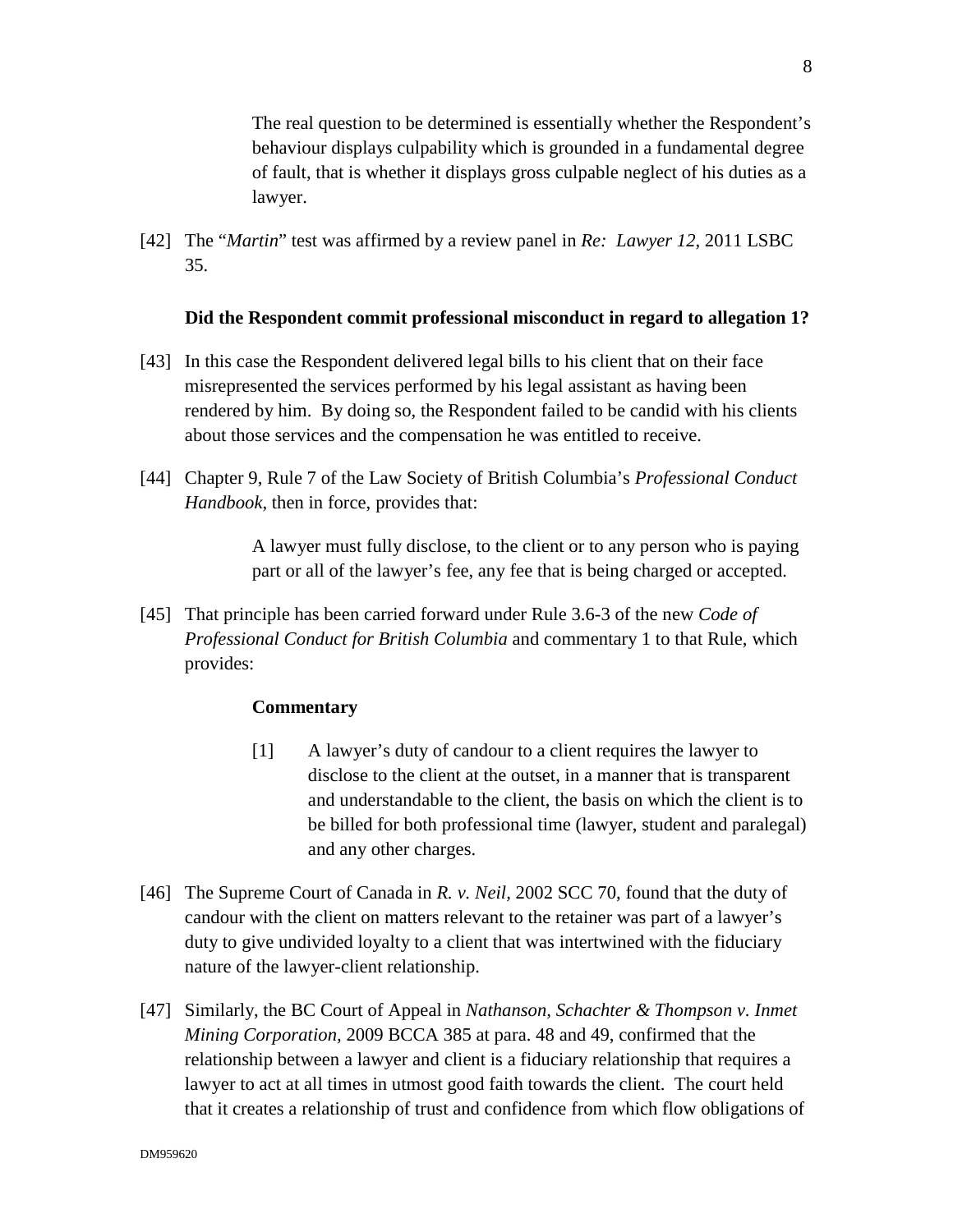loyalty and transparency which in turn "*requires the solicitor to be candid with the client on all matters concerning the retainer, including ensuring that in any transaction between the two from which the solicitor receives a benefit, the client has been fully informed of the relevant facts and properly advised upon them*." [emphasis added]

- [48] The fiduciary nature of the relationship between a lawyer and a client and the requirement that lawyers be candid about their retainer was recently confirmed by a hearing panel in *Law Society of BC v. Pham*, 2015 LSBC 14, in connection with a finding of professional misconduct for, amongst other things, the billing of administrative mark-ups on disbursements.
- [49] In *Pham*, the lawyer was found to have committed professional misconduct in charging excessive fees in billing clients for disbursements not actually incurred or billing clients amounts that exceeded the actual amount of a disbursement, either by adding an administrative "mark-up" or by basing the amount billed for the disbursement on an estimate, and in improperly recording retainer funds on the wrong client ledger and preparing a fictitious letter and invoice in support of the withdrawal of funds from trust.
- [50] With respect to the billing of disbursements not incurred, based on estimates or marked up, the panel stated at paragraphs 40 to 43:
	- [40] Not only is the conduct a clear violation of the Act and the *Handbook*, it involved dishonesty (particular in respect of the billings for disbursements not actually incurred and in billing for disbursements on the basis of estimates) and a breach of the basic duty of candour owed to the client (particularly in respect of the undisclosed "mark-ups" billed).
	- [41] While the *Handbook* requires lawyers, not support staff, to issue statements of account, we note that there is nothing to suggest any sinister or nefarious intention in allowing his support staff to prepare and failing to supervise his staff's preparation of the bills. On the evidence, it appears that the Respondent was, at best, sloppy and lazy in his billing practice.
	- [42] However, clients deserve more. They deserve thoughtful and honest billing practices by their lawyers. They deserve to know that they have the full attention of their lawyers in all matters relating to their retainers, including billing matters. They deserve to know that the amounts they are billed for disbursements actually reflect the costs incurred by the lawyer issuing the bill.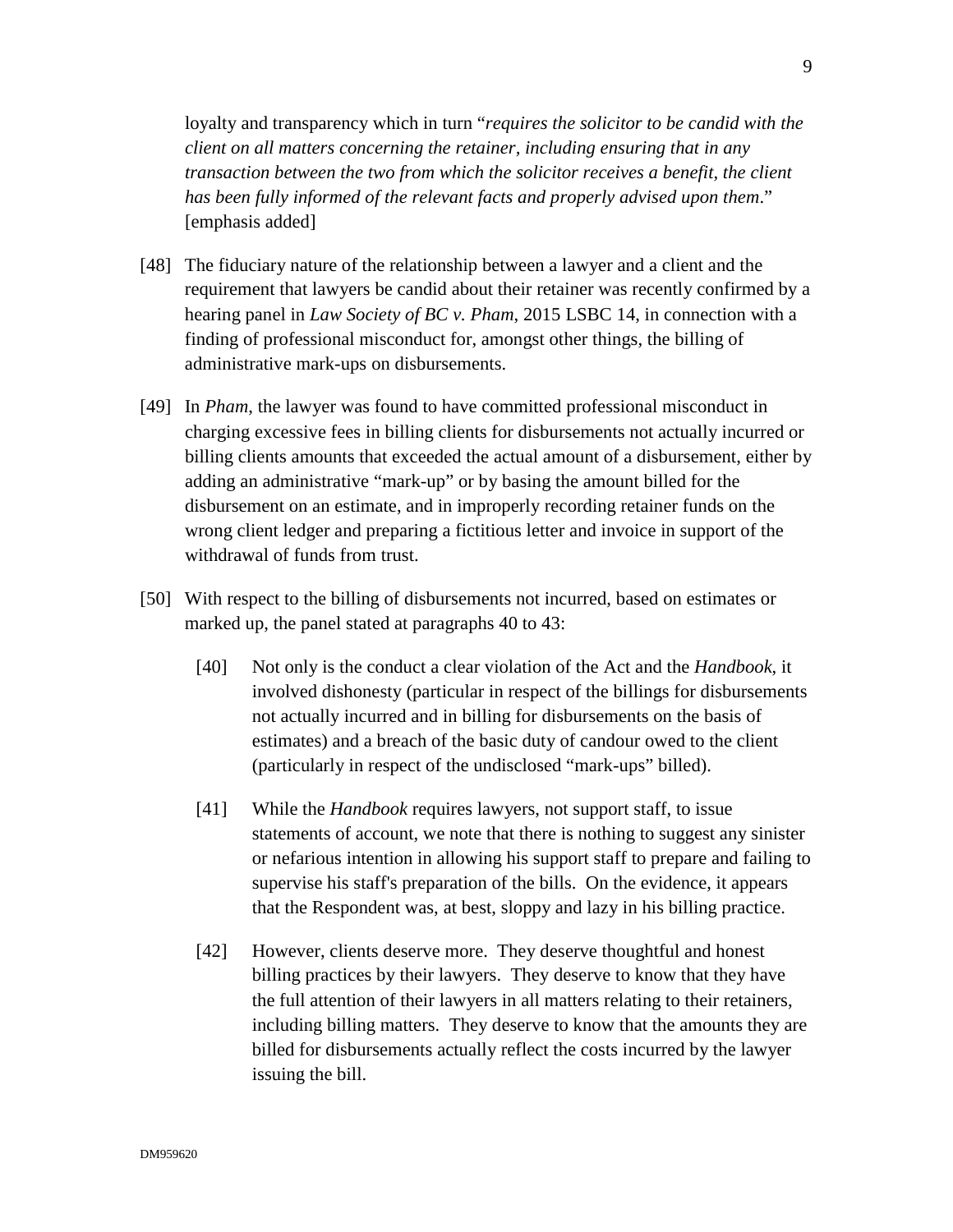- [43] In our view, the dishonesty and lack of candour evidenced by the manner in which the Respondent billed for disbursements does nothing to instill his clients with confidence that his accounts for disbursements accurately reflect the costs he actually incurred. Rather, they are left to guess what portion of the bill for disbursement reflects the lawyer's actual costs and what portion is a money-making exercise at their expense. That, in turn, does not reflect well on the profession.
- [51] In this case, the Respondent did not ensure that SS's time was properly recorded in PC Law and, once the legal bills were generated, he did not correct the misleading nature of the bills before they were sent to his client. The Respondent also did not correct the misleading nature of the bills at the registrar hearing when the billing of his legal assistant's time became an issue.
- [52] As a result, neither the Respondent's clients, who were objecting to paying the bills, nor the Registrar were able to distinguish between services provided by the Respondent and services provided by his legal assistant. As in *Pham*, the clients and court were left to guess what portion of the bills reflected the lawyer's actual fees and what portion related to the marked up services rendered by SS.
- [53] In the circumstances, a finding of professional misconduct is appropriate and the Respondent's admission is accepted.

# **Did the Respondent engage in professional misconduct in regard to allegation 3?**

- [54] The Respondent admits, as set out in allegation 3 of the citation, that between May 2012 and February 2013, in the course of representing himself in a *Legal Profession Act* section 71 review of his bills before a Supreme Court Master, he made misrepresentations to the court that he knew or ought to have known were untrue.
- [55] In this case, the Respondent testified in court on May 15, 2012 that the work on the client files "*for the most part predated SS coming to work for [him]*" which "*only happened … at the beginning of 2011*." The Respondent admits that he knew at all materials times that SS had been employed by him since November 2009.
- [56] The Respondent also testified that he did not recall that SS "*had that much involvement*" in his clients' files and that that involvement occurred "*just near the end there, where some of the – the emails are copied to him.*" The Respondent admits that he knew that SS had been working on the client files since at least April 2010.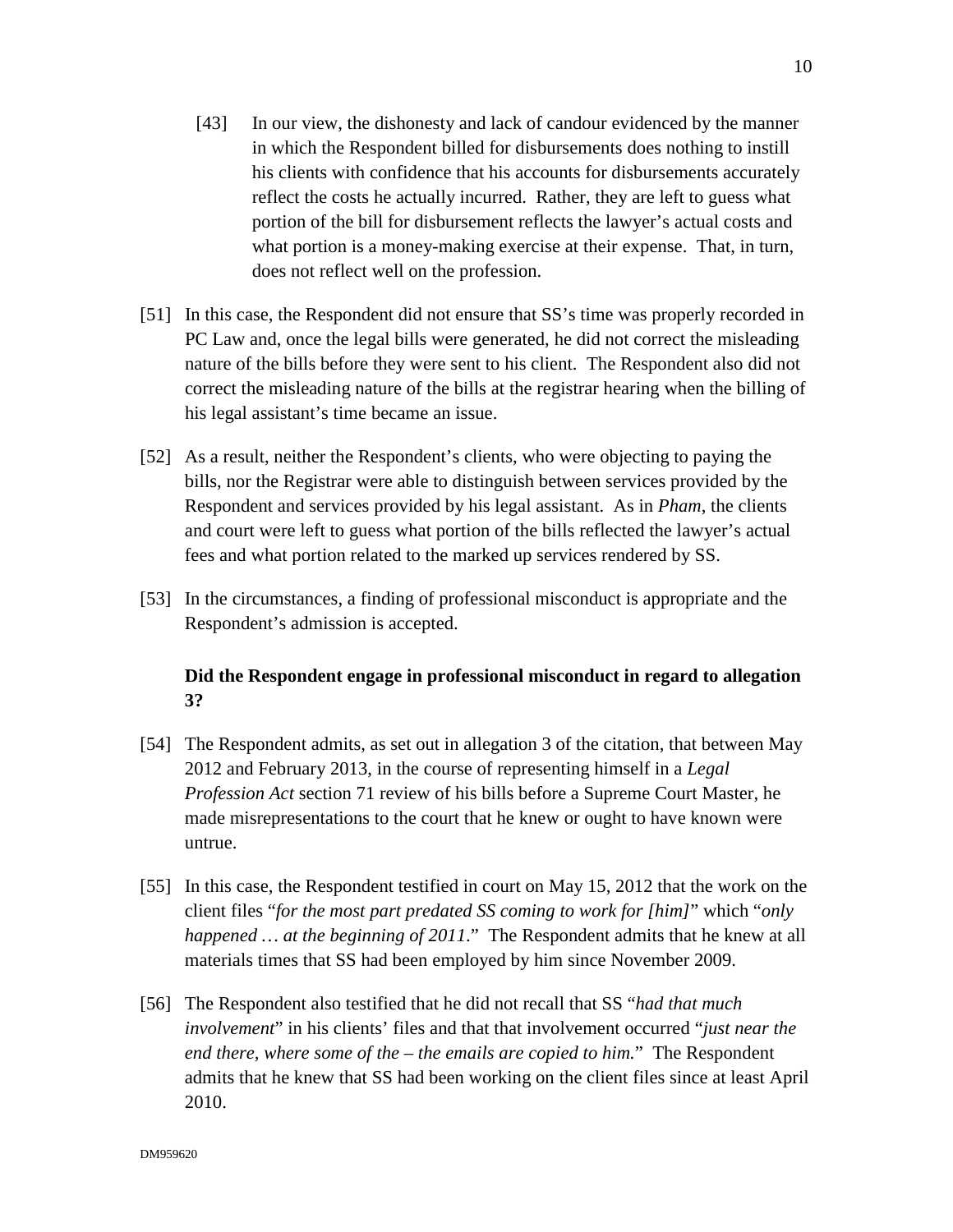- [57] In the Respondent's supplemental submissions dated November 28, 2012, the Respondent wrote that SS's time was a "*very minor part*" of the time billed to his clients. In fact, the timesheets reflect that SS's time was approximately 31 per cent of the time billed to the clients on the Civil Action and 51.3 per cent of the time billed to the clients on the Foreclosure Proceedings. The Respondent admits that he ought to have known that this representation was untrue.
- [58] The Respondent admits that this conduct constitutes professional misconduct.

### **Misrepresentation to the court**

[59] In *Law Society of BC v. Vlug*, 2014 LSBC 09, the panel found that a lawyer had committed professional misconduct in lying to the Court of Appeal. The panel held at paragraph 57:

> A lawyer cannot play semantics with the court by alleging that a faxed copy of correspondence from a lawyer as a "cc" was not correspondence received from that lawyer, nor can the lawyer play semantics with the wording of the letter when answering a specific question posed to him or her by a judge**.** *The Law Society must demand that lawyers are forthright and honest in all their dealings with the court, and following Law Society of BC v. Galambos, 2007 LSBC 31, the court must be able to accept statements of counsel without having to make further inquiry; anything less would bring the administration of justice into disrepute.* In our view, the Respondent's conduct in this regard brings the administration of justice into disrepute. We find that it amounts to professional misconduct.

[emphasis added]

[60] Similarly, in *Law Society of BC v. Batchelor*, 2014 LSBC 11, the panel found that the lawyer's conduct in relying on two improperly commissioned affidavits and in making misrepresentations to the court when questioned about the commissioning of one of the affidavits amounted to professional misconduct. The panel made the following comments at paragraph 20 regarding a lawyer's duty when making representations to the court:

> Practising law is an honour and a privilege afforded to a very small percentage of society, and with it comes significant responsibilities. Three of the most serious responsibilities are managing trust funds, providing undertakings and upholding the duty to the court. Lawyers are officers of the court, and as officers of the court, lawyers make representations to the court on which the Judges and Registry staff must be able to rely. Our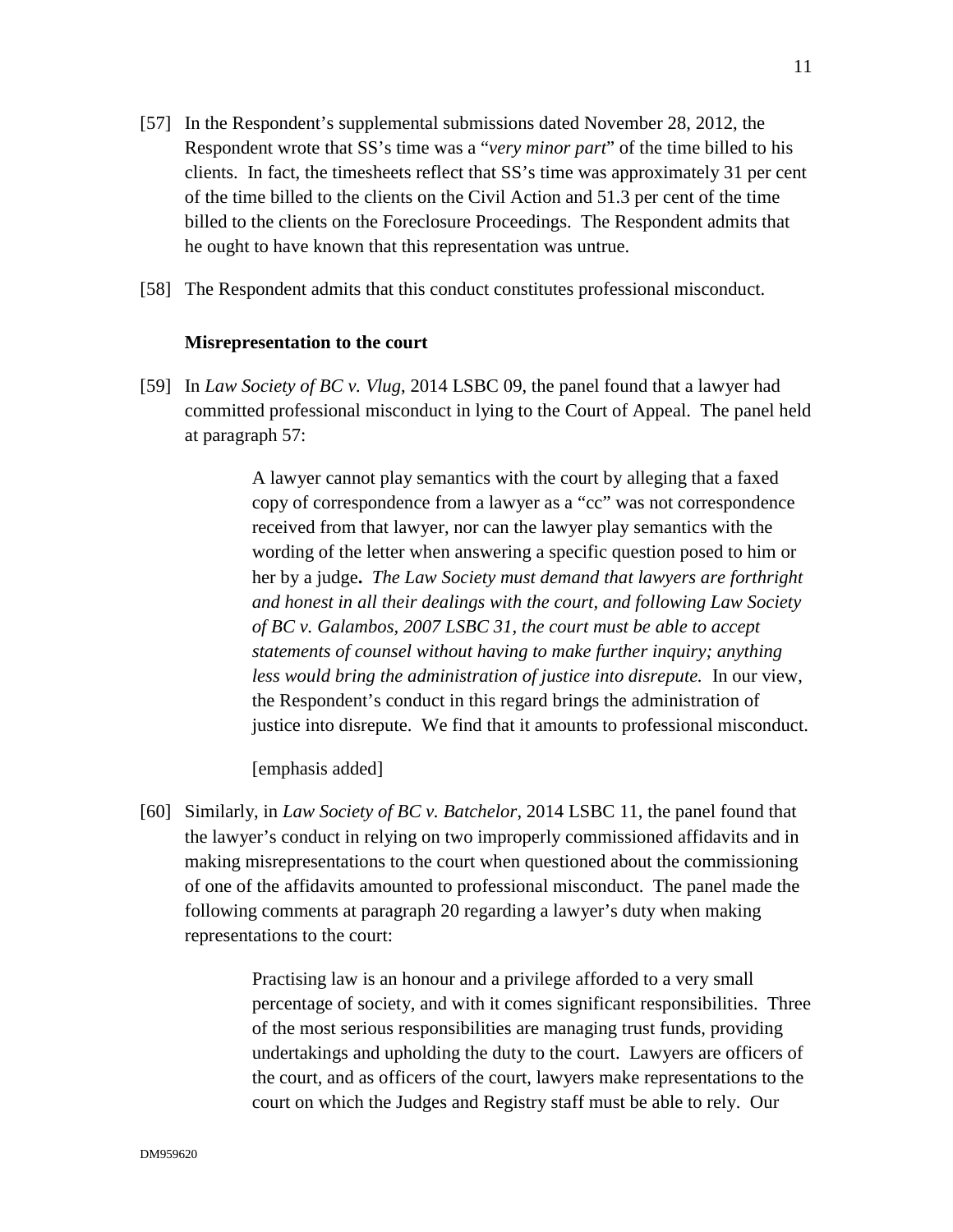court system functions only because lawyers are officers of the court and the court can rely on the representations they make. *Those representations are the foundation of the important decisions the judiciary makes that directly impact the lives of those members of the public involved in the court process. There is no room for a cavalier attitude, sloppy practice, or dishonesty when it comes to these hallmarks of our legal system.* 

### [emphasis added]

- [61] In this case, the Respondent failed to be forthright and honest in all his dealings with the court. While he admitted that he had billed SS's time as his own, he did not clarify the extent of that misrepresentation. On the contrary, he compounded his error by misrepresenting that SS was only hired towards the end of his retainer and had had little involvement with the client files. As a result, the court was left with the impression that the bulk of the work described in the legal bills had been performed by the Respondent and it was only able to identify a small portion of the work performed by SS.
- [62] In all of the circumstances, a finding of professional misconduct is appropriate and the Respondent's admission is accepted.

#### **Is a four-month suspension a fair and reasonable disciplinary action?**

- [63] The Respondent has admitted professional misconduct and consents to a suspension of four months. The Discipline Committee has instructed Discipline Counsel to recommend to this Hearing Panel that this sanction be accepted.
- [64] Deference should be given to the recommendation to accept the proposed disciplinary action if it is within the range of a "fair and reasonable disciplinary action in all of the circumstances." As stated in *Law Society of BC v. Rai*, 2011 LSBC 02, at paragraphs 6 through 8:
	- [6] This proceeding operates (in part) under Rule 4-22 of the Law Society Rules. That provision allows for the Discipline Committee of the Law Society and the Respondent to agree that professional misconduct took place and agree to a specific disciplinary action, including costs. This provision is to facilitate settlements, by providing a degree of certainty. However, the conditional admission provisions have a safeguard. The proposed admission and disciplinary action do not take effect until they are "accepted" by a hearing panel.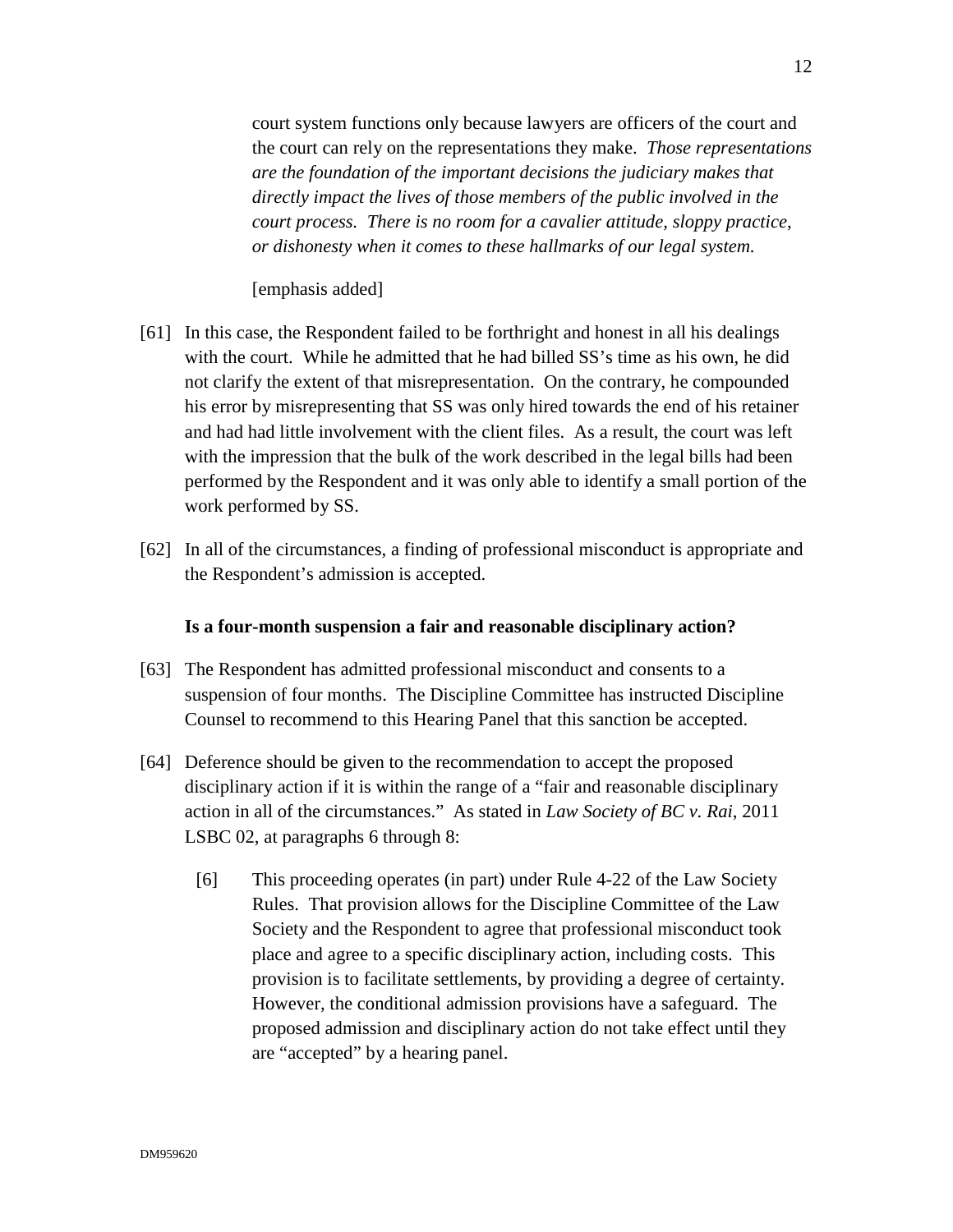- [7] This provision exists to protect the public. The Panel must be satisfied that the proposed admission on the substantive matter is appropriate. In most cases, this will not be a problem. The Panel must also be satisfied that the proposed disciplinary action is "acceptable". What does that mean? *This Panel believes that a disciplinary action is acceptable if it is within the range of a fair and reasonable disciplinary action in all the circumstances.* The Panel thus has a limited role. The question the Panel has to ask itself is, not whether it would have imposed exactly the same disciplinary action, but rather, "Is the proposed disciplinary action within the range of a fair and reasonable disciplinary action?"
- [8] This approach allows the Discipline Committee of the Law Society and the Respondent to craft creative and fair settlements. At the same time, it protects the public by ensuring that the proposed disciplinary action is within the range of fair and reasonable disciplinary actions. *In other words, a degree of deference should be given to the parties to craft a disciplinary action. However, if the disciplinary action is outside of the range of what is fair and reasonable in all the circumstances, then the Panel should reject the proposed disciplinary action in the public interest.*

[emphasis added]

### **General principles regarding disciplinary action**

- [65] In *Law Society of BC v. Lessing*, 2013 LSBC 29, the review panel confirmed that the starting point in determining the appropriate disciplinary action to be imposed under section 38(5) and (7) of the *Legal Profession Act* was a consideration of the Law Society's mandate under section 3 of the *Act*. Section 3 provides as follows:
	- 3. It is the object and duty of the society to uphold and protect the public interest in the administration of justice by
		- (a) preserving and protecting the rights and freedoms of all persons,
		- (b) ensuring the independence, integrity, honour and competence of lawyers,
		- (c) establishing standards and programs for the education, professional responsibility and competence of lawyers and of applicants for call and admission,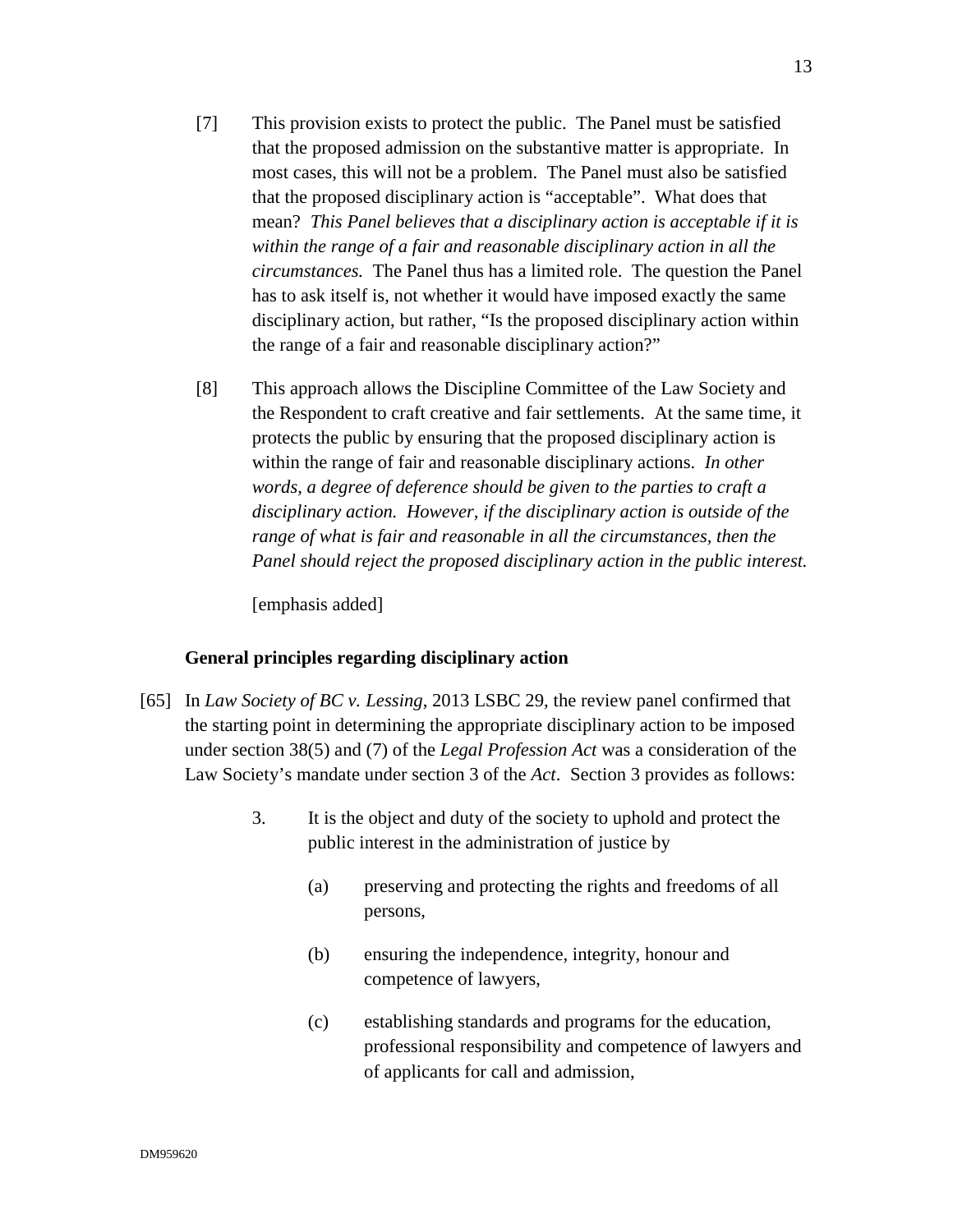- (d) regulating the practice of law, and
- (e) supporting and assisting lawyers, articled students and lawyers of other jurisdictions who are permitted to practise law in British Columbia in fulfilling their duties in the practice of law.
- [66] The *Lessing* review panel noted that the objects and duties set out in section 3 of the *Act* were reflected in the factors set out in *Law Society of BC v. Ogilvie*, 1999 LSBC 17, at paragraphs 9 and 10 of the disciplinary action report:
	- [9] *Given that the primary focus of the Legal Profession Act is the protection of the public interest, it follows that the sentencing process must ensure that the public is protected from acts of professional misconduct.* Section 38 of the *Act* sets forth the range of penalties, from reprimand to disbarment, from which a panel must choose following a finding of misconduct. *In determining an appropriate penalty, the panel must consider what steps might be necessary to ensure that the public is protected, while also taking into account the risk of allowing the respondent to continue in practice.*
	- [10] The criminal sentencing process provides some helpful guidelines, such as: *the need for specific deterrence of the respondent, the need for general deterrence, the need for rehabilitation and the need for punishment or denunciation. In the context of a self-regulatory body one must also consider the need to maintain the public's confidence in the ability of the disciplinary process to regulate the conduct of its members.* While no list of appropriate factors to be taken into account can be considered exhaustive or appropriate in all cases, the following might be said to be worthy of general consideration in disciplinary dispositions:
		- (a) the nature and gravity of the conduct proven;
		- (b) the age and experience of the respondent;
		- (c) the previous character of the respondent, including details of prior discipline;
		- (d) the impact upon the victim;
		- (e) the advantage gained, or to be gained, by the respondent;
		- (f) the number of times the offending conduct occurred;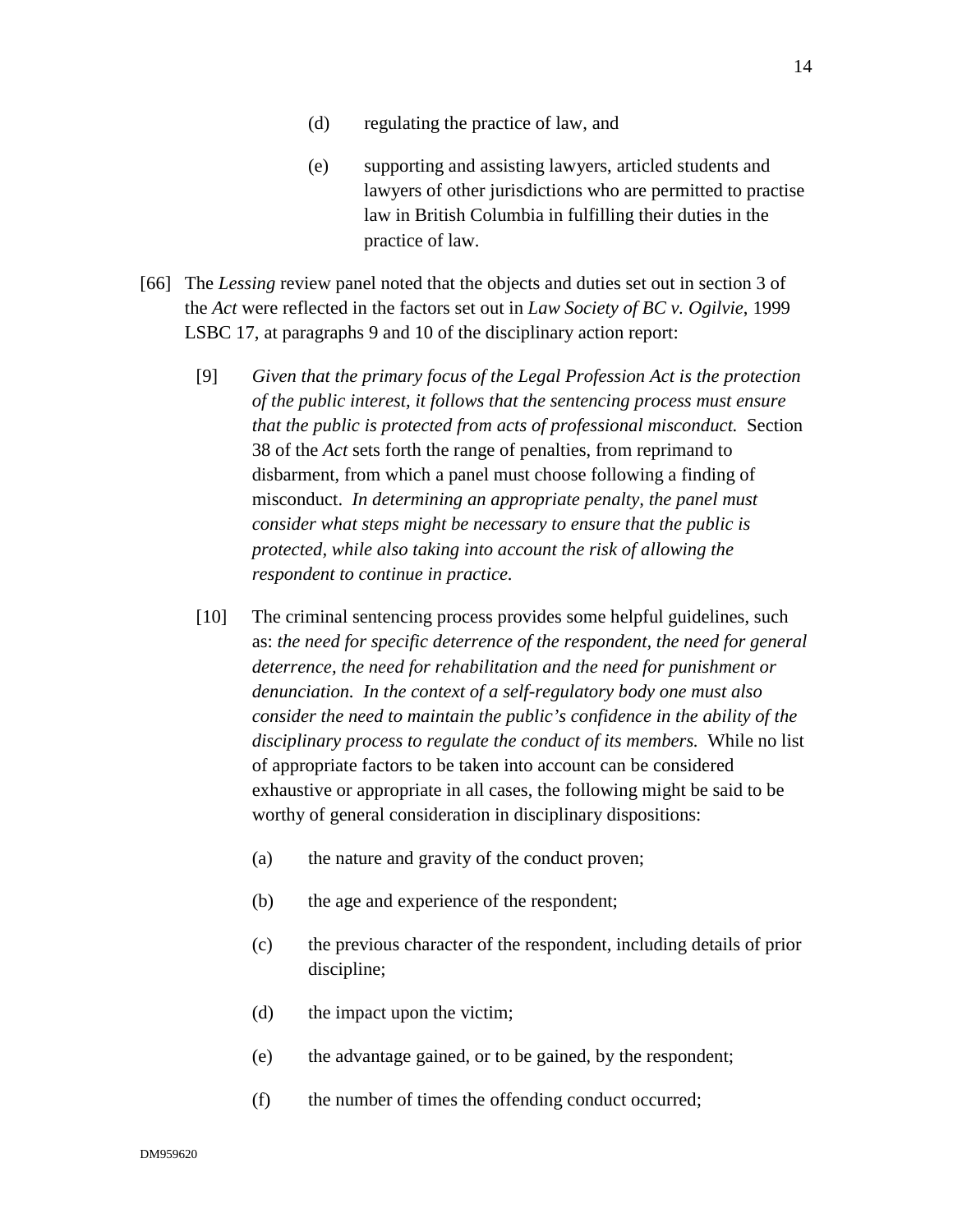- (g) whether the respondent has acknowledged the misconduct and taken steps to disclose and redress the wrong and the presence or absence of other mitigating circumstances;
- (h) the possibility of remediating or rehabilitating the respondent;
- (i) the impact upon the respondent of criminal or other sanctions or penalties;
- (j) the impact of the proposed penalty on the respondent;
- (k) the need for specific and general deterrence;
- (l) the need to ensure the public's confidence in the integrity of the profession; and
- (m) the range of penalties imposed in similar cases.

[emphasis added]

[67] The review panel in *Lessing* observed that not all the *Ogilvie* factors would come into play in all cases and the weight to be given these factors would vary from case to case but noted that the protection of the public (including public confidence in the disciplinary process and public confidence in lawyers generally) and the rehabilitation of the respondent, were two factors that, in most cases, would play an important role. The panel stressed however that where there was a conflict between these two factors, the protection of the public, including protection of the public confidence in lawyers generally, would prevail.

#### **Nature and gravity of the misconduct**

[68] The nature and gravity of the misconduct is a prime determinant of the disciplinary action to be imposed. This view is consistent with prior Law Society decisions as summarized by the panel in *Law Society of BC v. Gellert,* 2014 LSBC 05 at paragraph 39:

> We have taken the *Ogilvie* factors into account in the Respondent's case. But not all of the factors deserve the same weight in all cases. For instance, the nature and gravity of the misconduct will usually be of special importance (MacKenzie, *Lawyers & Ethics: Professional Responsibility and Discipline*, (Toronto. Carswell, 1993), p. 26-1; *Law Society of BC v. Williamson*, 2005 BCSC 19, para. 36; *Law Society of BC v. Harder*, 2006 BCSC 48, para. 9; *Law Society of BC v. Goulding*, 2007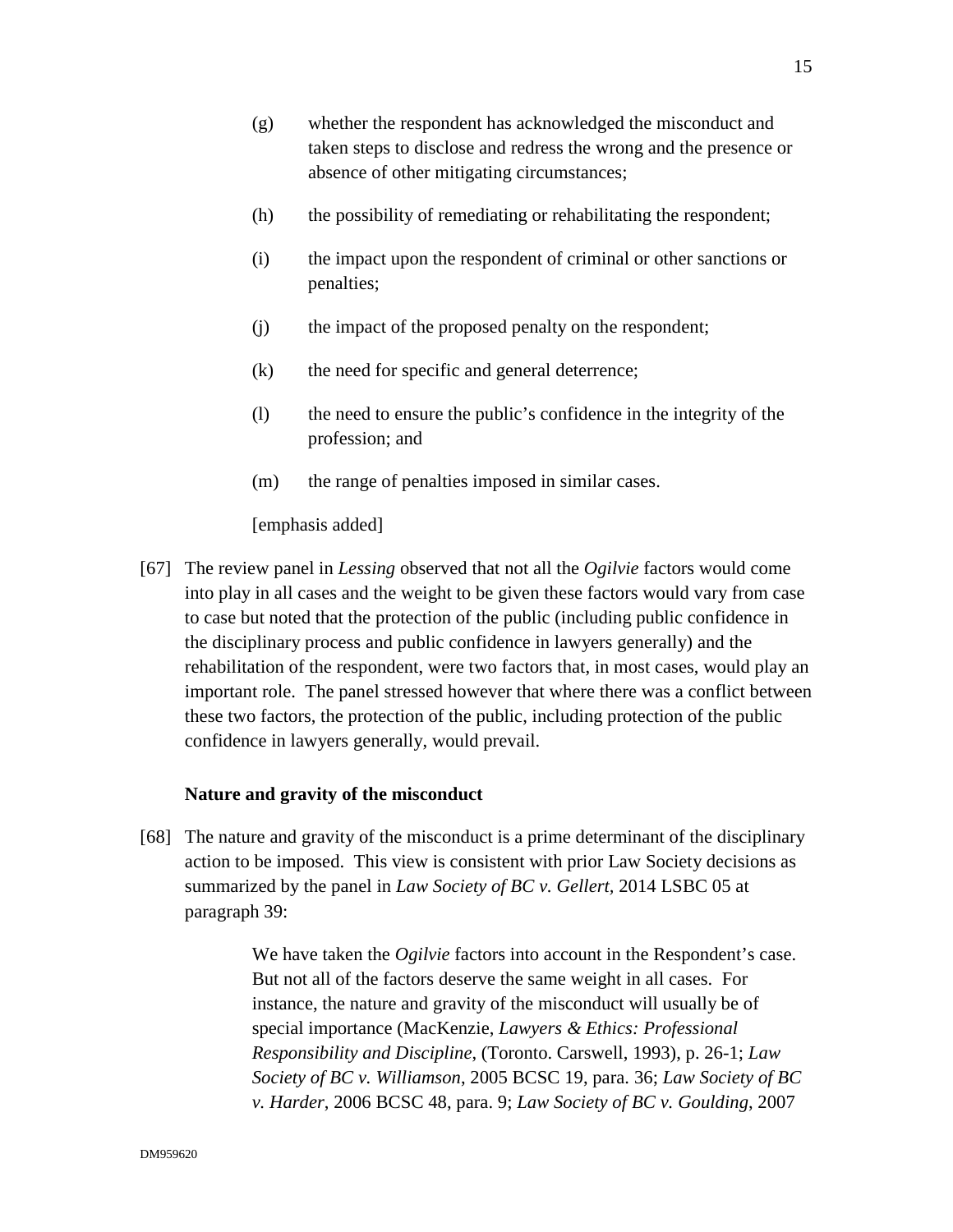BCSC 39, para. 4; *Law Society of BC v. Skogstad*, 2009 BCSC 16, para. 6; *Law Society of BC v. McRoberts*, 2011 BCSC 4, para. 29), not only because this factor in a sense encompasses several of the others, but also because it represents a principal benchmark against which to gauge how best to achieve the key objective of protecting the public and preserving confidence in the legal profession. Indeed, this key objective is the prism through which all of the *Ogilvie* factors must be applied, a message that shines through clearly in the discussion in *Ogilvie* itself at paras. 9 and 10, and has since been affirmed in other decisions such as *Lessing*, (*supra*), at paras. 57 to 61.

- [69] In this case, the Respondent not only failed to be forthright and honest to the clients at the time of rendering the legal bills but failed to clarify the misleading nature of the bills when he had the opportunity to do so at the Registrar's hearing. Instead, he misled the court about the extent of SS's involvement on the client files both at the hearing and in his later written submissions.
- [70] The Respondent's conduct shows a lack of integrity or dishonesty that suggests that a suspension rather than a fine would be the appropriate sanction.

### **Respondent's professional conduct record**

- [71] The Respondent has a professional conduct record that consists of a prior citation and two prior conduct reviews summarized as follows:
	- (a) **Conduct Review authorized April 2014:** A conduct review was held on June 16, 2014 to discuss the Respondent's conduct in swearing an affidavit, in support of an application to adjourn a summary trial, that contained a *misleading statement*. The Respondent had failed to ensure the accuracy of the statement, which was based on information and belief.
	- (b) **Conduct Review authorized November 1994:** A conduct review was held on January 6, 1995 to discuss the Respondent's conduct in accepting a case of dubious merit and failing to provide his client with an honest assessment of the merits and in failing to obtain adequate informed consent from his client to permit opposing counsel (who was in a conflict) to continue to act.
	- (c) **Citation issued May 17, 1994:** The Respondent was found to have committed professional misconduct in abandoning an appeal without client instructions and *swearing a false affidavit* that had an adverse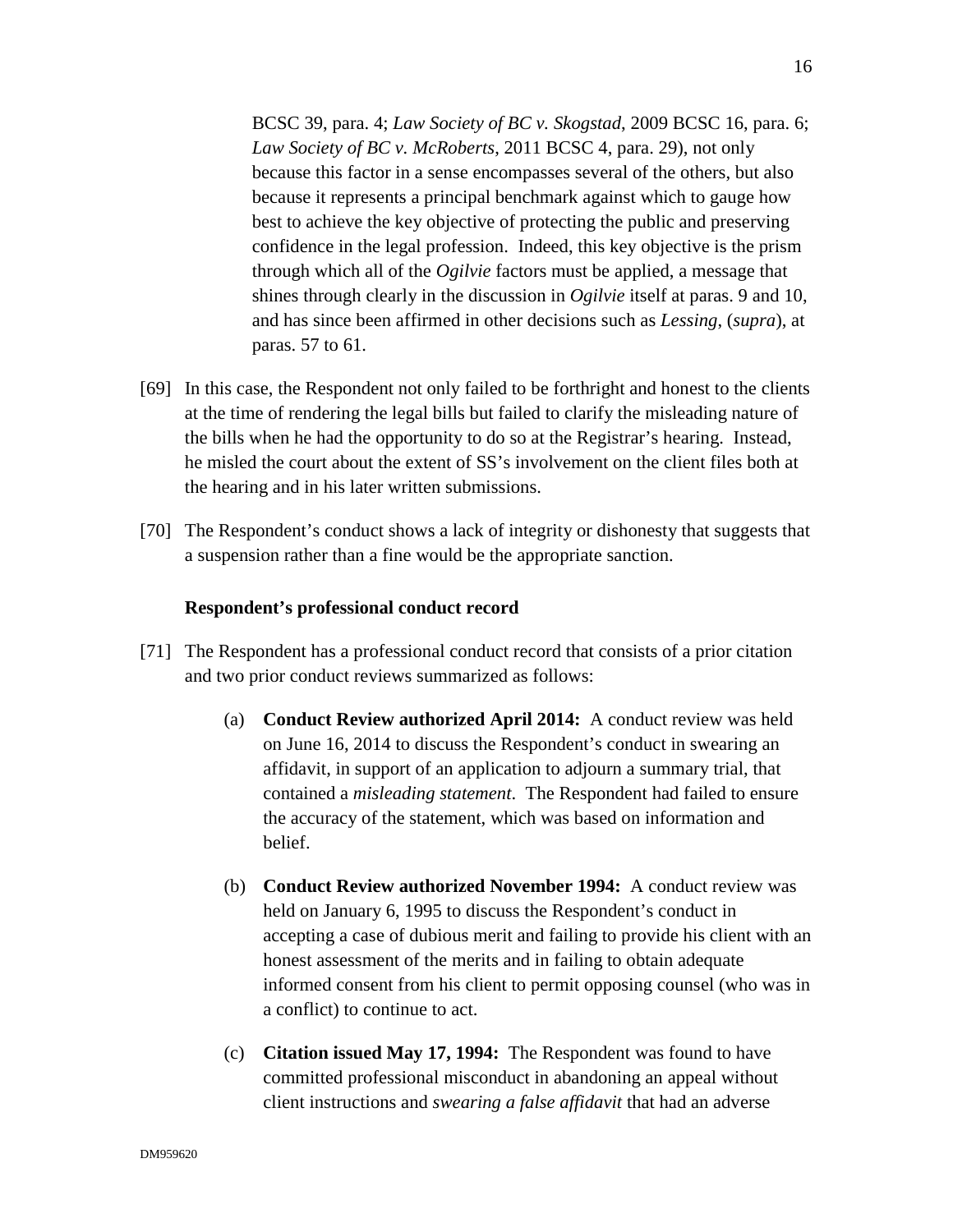impact on his former client. The Respondent represented a client incarcerated in the United States who sought to recover money that had been seized by authorities and forfeited to the Crown as proceeds of crime. The court denied the client's application to recover the money and the Respondent filed an appeal of that decision. Although he had no instructions from the client to abandon the appeal, the Respondent did so. In a subsequent application by the client's new lawyer to reinstate the appeal, the Respondent swore a false affidavit that he had obtained instructions from the client to abandon the appeal, although this statement was untrue. The panel noted that the Respondent did not have a mere lapse of judgment, but had very seriously transgressed his obligations. The panel suspended the Respondent for two months, which the panel found was "*at the low end of the range that fits these circumstances.*" The panel also ordered the Respondent to apologize to his former client and his counsel.

- [72] The review panel in *Lessing* considered the significance of the professional conduct record and the concept of progressive discipline in determining the appropriate disciplinary action. The review panel stated at paragraphs 71 to 74:
	- [71] In this Review Panel's opinion, it would be a rare case for a hearing panel or a review panel not to consider the professional conduct record. These rare cases may be put into the categories of matters of the conduct record that relate to minor and distant events. In general, the conduct record should be considered. However, its weight in assessing the specific disciplinary action will vary.
	- [72] Some of the non-exclusionary factors that a hearing panel may consider in assessing the weight given are as follows:
		- (a) the dates of the matters contained in the conduct record;
		- (b) the seriousness of the matters;
		- (c) the similarity of the matters to the matters before the panel; and
		- (d) any remedial actions taken by the Respondent.
- [73] The Respondent's disciplinary history is a particularly aggravating factor since it shows a pattern of misleading the court and making false representations, which raises concerns about significant personal and professional conduct issues.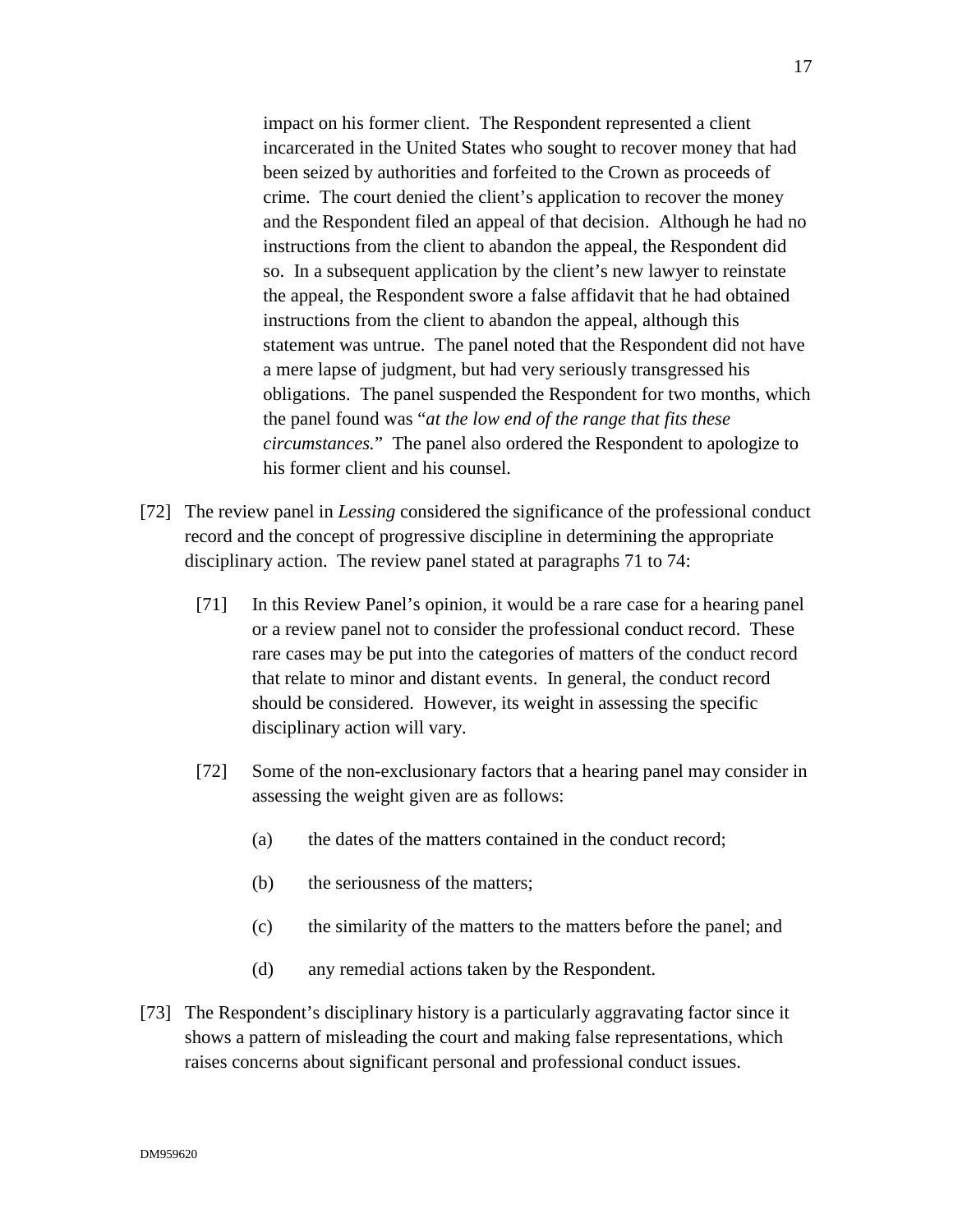### **Impact on complainant and advantage gained by respondent**

[74] As a result of the Respondent's conduct, the Registrar was unable to identify which services had been rendered by SS and the legal bill in the Civil Action was accordingly only reduced by \$420. The Respondent personally profited from his misrepresentations.

### **Range of sanctions in prior similar relevant cases**

- [75] Allegations 1 and 3 are interrelated. Both involve misleading statements about the extent of legal services rendered by the Respondent as opposed to his legal assistant. Allegation 1 relates to the misleading attribution of the work on the face of the legal bills as being that of the Respondent and allegation 3 relates to misleading statements made verbally and in writing to the court about the extent of his legal assistant's involvement on the client files.
- [76] The sanctions imposed for misrepresentations or misleading the court (reckless or deliberate) involve suspensions ranging from one to three months. In addition to the decision of *Law Society of BC v. Penty*, 2001 LSBC 07, involving the Respondent, the decisions that are the most similar to the circumstances of this case are *Law Society of BC v. Botting,* 2000 LSBC 30; *Law Society of BC v. Addison v.*  2007 LSBC 12; *Law Society of BC v. Batchelor*, 2014 LSBC 11; *Law Society of BC v. Samuels*, 1999 LSBC 36; and *Law Society of BC v. Galambos*, 2007 LSBC 31.
- [77] In *Botting*, the lawyer made a false statement to the court during an application for access to a child to the effect that opposing counsel had consented in principle to the access. He repeated the false statement to the Law Society during the course of the investigation. He had a prior history of two conduct reviews, but there is no mention of the nature of the underlying conduct that led to these reviews other than that he "had a tendency to become competitive, argumentative and difficult." At the time of the hearing, the lawyer was not practising (he became a non-practising member in 1999). He was suspended for 90 days.
- [78] In *Addison* the lawyer misled opposing counsel by instructing him to add a witness to the defence's lists of witnesses when he knew the witness was dead. There was no personal gain for the lawyer. He had a clean disciplinary record. He was suspended for one month.
- [79] In *Batchelor* the lawyer relied on two improperly commissioned affidavits that were filed electronically in a manner that did not comply with the Rules of Court. He also made misrepresentations to the Court when questioned about the commissioning of one of the affidavits. The lawyer was suspended for one month.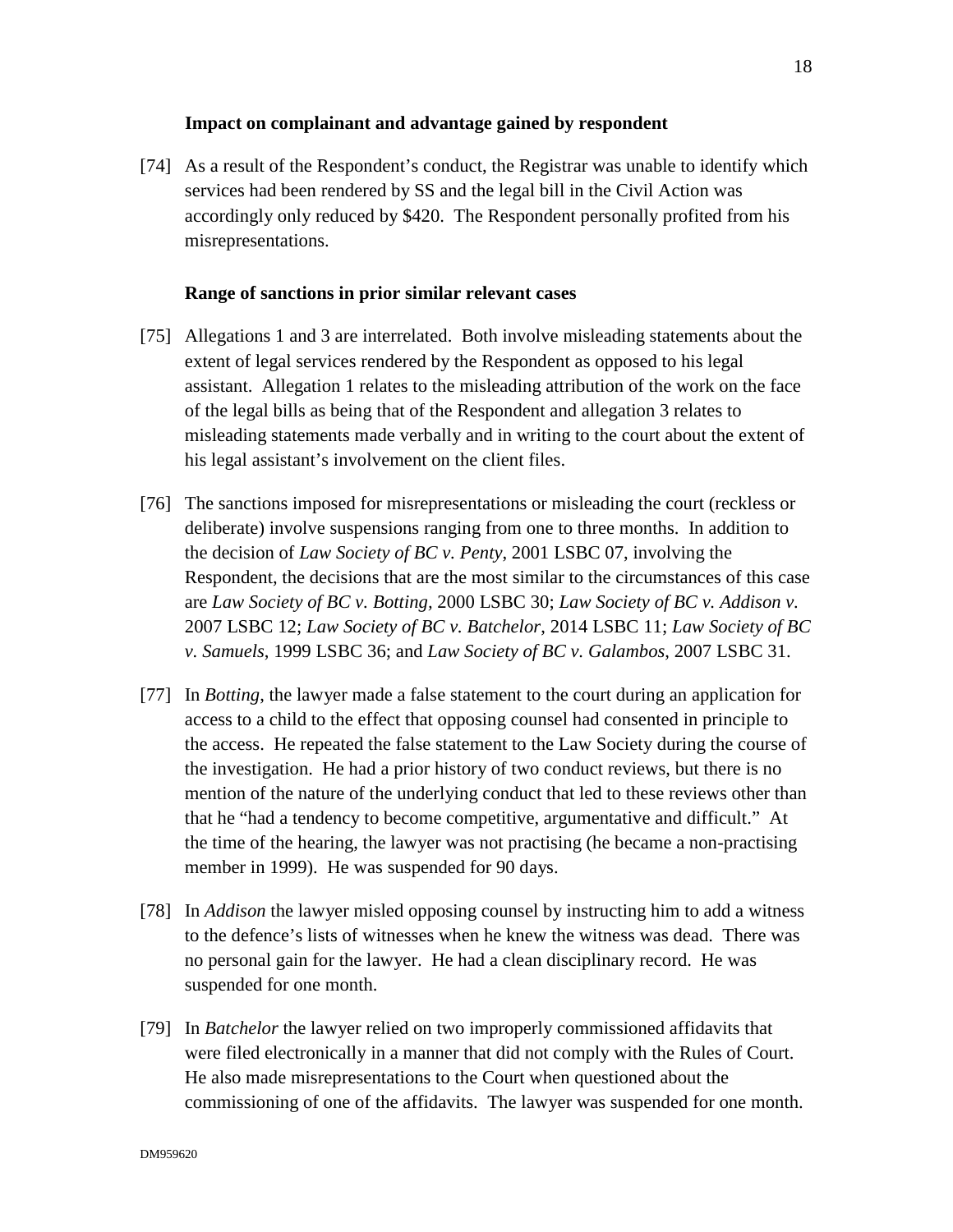He had a prior disciplinary history that consisted of a prior conduct review and a prior citation.

[80] In *Samuels* the lawyer implied to the court that he had been in recent contact with his clients' mothers when in fact he had not been in contact with them for a considerable period of time prior to his application to adjourn the trial. The lawyer admitted that he was knowingly inaccurate in what he had implied to the court. Prior to the matter being brought to the Law Society's attention, the lawyer had apologized in writing to the judge, who accepted his apology. There is no mention of any disciplinary history in the decision. The panel nevertheless imposed a suspension of 90 days. The panel wrote at paragraph 12:

> The respondent misled the Provincial Court of British Columbia in the course of his representation of two young people. This is a very serious matter, as the Court has to rely on the submissions given to it by counsel as fact. It is an essential cornerstone of our system of justice that counsel's submissions reflect the actuality. Any departure is an assault on the integrity of that system. …

[81] In *Galambos* the lawyer falsely stated on an application for short leave that the defendant had been served when he did not know whether that was true. He did not return to court and correct the misstatement when he subsequently found out that the defendant had not been served. He was suspended for one month. The decision makes no mention of the lawyer's disciplinary record. The panel commented at para 6:

> .... The court must be able to accept statements of counsel without having to make inquiry. And indeed, when counsel, having discovered that he or she has made a misrepresentation (and there is no alternative) must inform the court of the incorrect statement that had been made. That seems to us to be an aggravating factor here.

[82] In *Pham*, the lawyer was suspended for two months for charging excessive fees by issuing accounts to clients and withdrawing funds from trust to pay those accounts in order to "clean up the trust account"; in billing clients for disbursements not actually incurred or billing clients amounts that exceeded the actual amount of a disbursement, either by adding an administrative "mark-up" or by basing the amount billed for the disbursement on an estimate; and in improperly recording retainer funds on the wrong client ledger and preparing a fictitious letter and invoice in support of the withdrawal of funds from trust.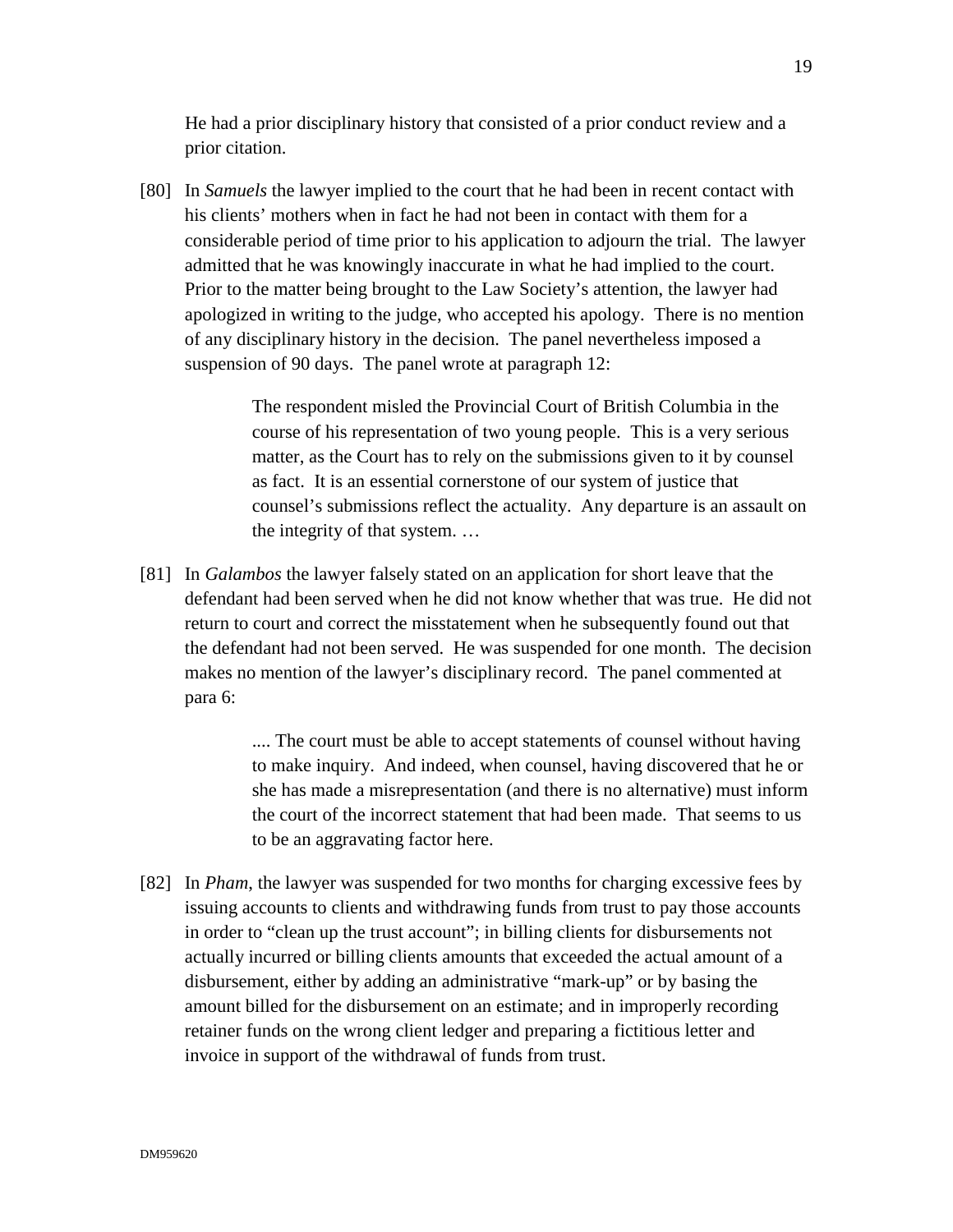### **CONCLUSION ON DISCIPLINARY ACTION**

- [83] In *Law Society of BC v. Martin,* the salient features to be considered when determining whether a suspension should be imposed include a consideration of whether the misconduct contains: (a) elements of dishonesty; (b) repetitive acts of deceit or negligence; (c) significant personal or professional conduct issues.
- [84] It is important to realize that this matter is a conditional admission pursuant to Rule 4-30. Such a procedure is unique. It is not an agreement between counsel for the Law Society and the respondent, at the doorstep on the day of the hearing. Rather, it has been approved by the Discipline Committee, which is composed of benchers, both elected and appointed, and non-benchers. The committee numbers may vary from year to year, but in most cases, far exceed the number of members on a hearing panel. In other words, a lot of eyes review the conditional admission. The same cannot be said of other admissions and agreements on disciplinary action. Therefore, conditional admissions should be given more deference than other admissions and agreements on disciplinary action. In addition, other admissions and agreements on disciplinary actions allow a hearing panel to reject the proposed disciplinary action and provide the parties an alternative disciplinary action. In such circumstances, of course, the hearing panel should give the parties notice. No such right exists in conditional admissions. The hearing panel either must accept the admission and the proposed disciplinary action or reject it and send it back to the Discipline Committee.
- [85] This Hearing Panel makes the above comments for two reasons.
- [86] First, respondents should be encouraged to make admissions and agree to disciplinary action at an early stage so the Discipline Committee can consider the matter. *If respondents leave it to the last minute and make a decision a day or two before the hearing date, the conditional admission procedure is not available.* There may not be enough time to canvass the Discipline Committee. The respondent will then face a hearing panel that will show less deference to the proposed agreement. In addition, that hearing panel may impose a totally different disciplinary action (e.g., a longer suspension).
- [87] Of course, this matter is a conditional admission. We must give a greater degree of deference to the proposed disciplinary action. What exactly does this mean in this case?
- [88] This case is a serious matter of professional misconduct. It is not as serious as stealing money from a trust account; however, it is in the next level of seriousness. This is a breach of one's duty to the court. *Lessing* dealt with contempt of court.